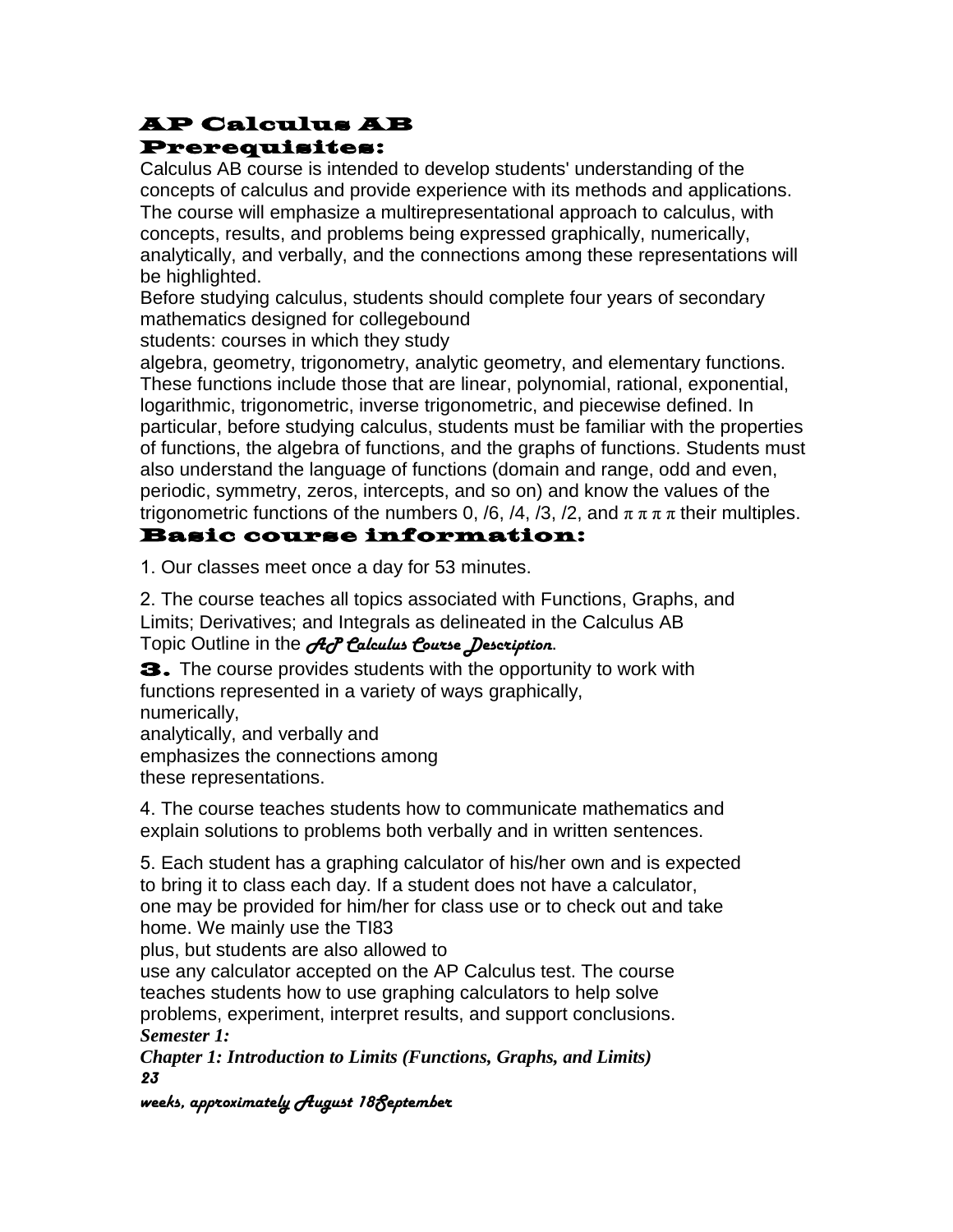8

• Analysis of graphs—using calculators as well as pictures of graphs, students will analyze local and overall behavior of a function.

o Limits—onesided limits included

 $\Box$  Students will learn what the limit process entails, and how the limit process works.

 $\Box$  Students will calculate limits numerically, analytically, and graphically.

## o Asymptotes and unbounded behavior

 $\Box$  Students will understand asymptotes in terms of graphical behavior.

 $\Box$  Students will discover the relationship between asymptotic behavior and limits involving infinity.

 $\Box$  Students will compare/contrast the relative magnitudes of functions and their rates of change (polynomials, exponential and logarithmic functions, for example).

### o Continuity

 $\Box$  Students will understand the concept of continuity—in terms of limits (function values can be made as close as desired by taking sufficiently close values of the domain).

 $\Box$  Students will also understand continuity

visually/graphically and will learn how the Intermediate and Extreme Value Theorems apply.

Chapter 1  $J$ est at the end of the chapter (approx.  $S$ ept. 8) *Chapters 2 and 3: Derivatives (and their applications)* 1014

weeks, September 9December

9

## • The concept of "derivative"

o Graphically, analytically, and numerically

o As an instantaneous rate of change

o Derivative defined as the limit of the difference quotient (beginning of chapter 2)

o Relationship between continuity and derivative

## • Derivative at a point

o Slope of a curve at a point, including vertical tangents and points with no tangents

o Tangent line to a curve at a point and local linear approximation

o Instantaneous rate of change, as the limit of average rate of change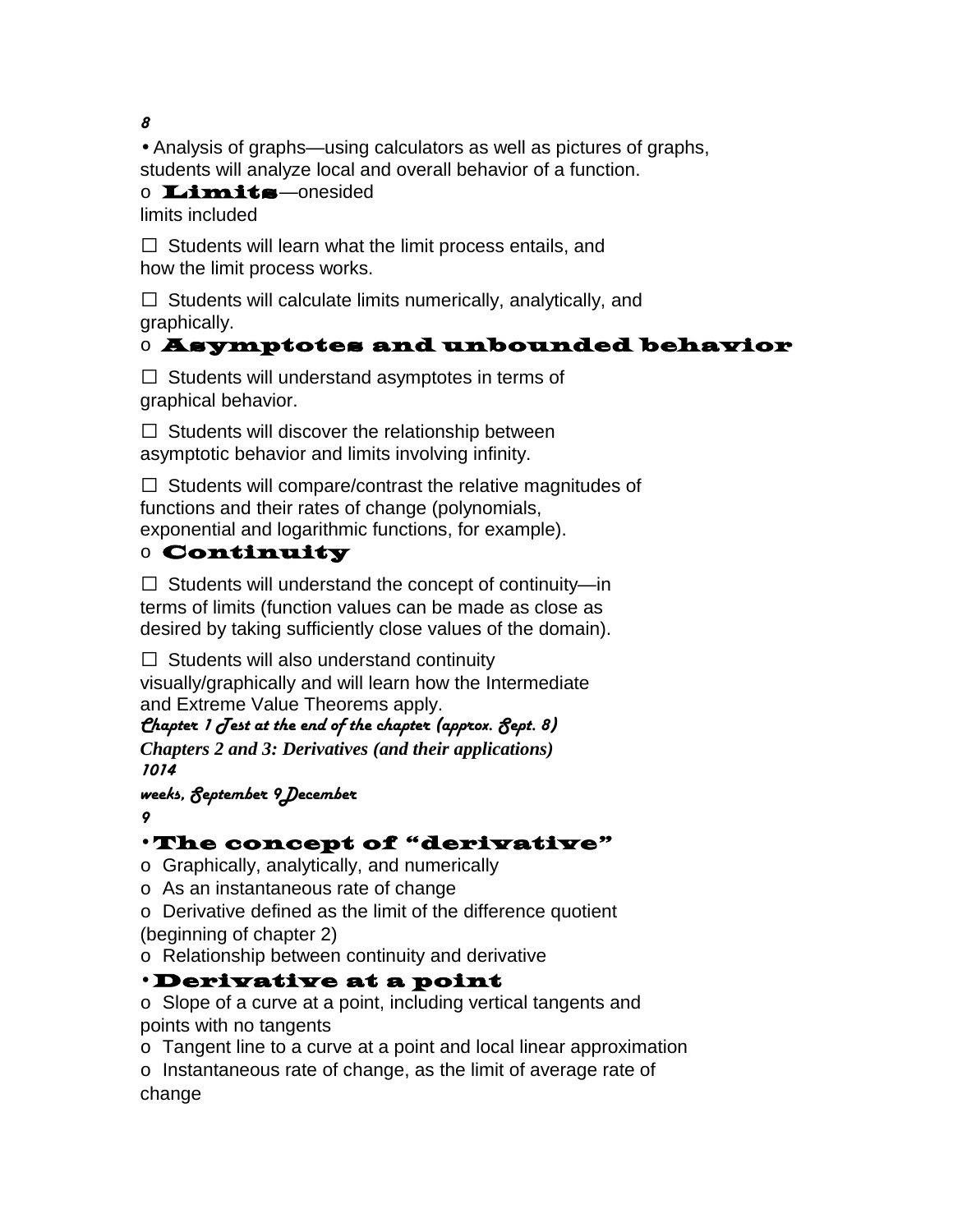o Approximate rate of change from graphs and tables of values

#### • Derivative as a function

o Relationships between  $f$  and  $f'$ 

o Relationship between increasing and decreasing behavior of  $f$ and the sign of  $f'$ 

o The Mean Value Theorem and its geometric consequences

o Equations involving derivatives (verbal descriptions are translated into equations involving derivatives and vice versa; including related rates/optimization problems)

#### • Second Derivatives

o Corresponding characteristics between  $f, f$ , and  $f'$ 

o Relationship between concavity and the sign of  $f'$ 

o Points of inflection as the place where concavity changes

### • Application of Derivatives

o Analysis of curves, including notions of monontonicity and concavity

o Optimization, both absolute and relative/local extrema

o Modeling rates of change, including related rates problems

o Use of implicit differentiation to find the derivative of an inverse function

o Interpretation of the derivative as a rate of change in varied applied contexts, including velocity, speed, and acceleration o Geometric interpretation of differential equations via slope fields and the relationship between slope fields and solution curves for differential equations

### • Computation of derivatives

o Knowledge of derivatives of basic function, including power, exponential, logarithmic, trigonometric, and inverse trigonometric functions

o Basic rules for the derivative of sums, products, and quotients of functions

o Chain rule and implicit differentiation

Chapter tests given at the end of chapter 2 and at the end of chapter 3 (approximately October 13 (ch. 2) and Dec. 9 (ch. 3))

Dec. 1119: Chapters 13

review; December 2021st:

 $: \mathcal{S}$ emester  $\bar{d}$ est

*Semester 2:*

11 weeks; January 4 March

30

*Chapters 46 Integrals*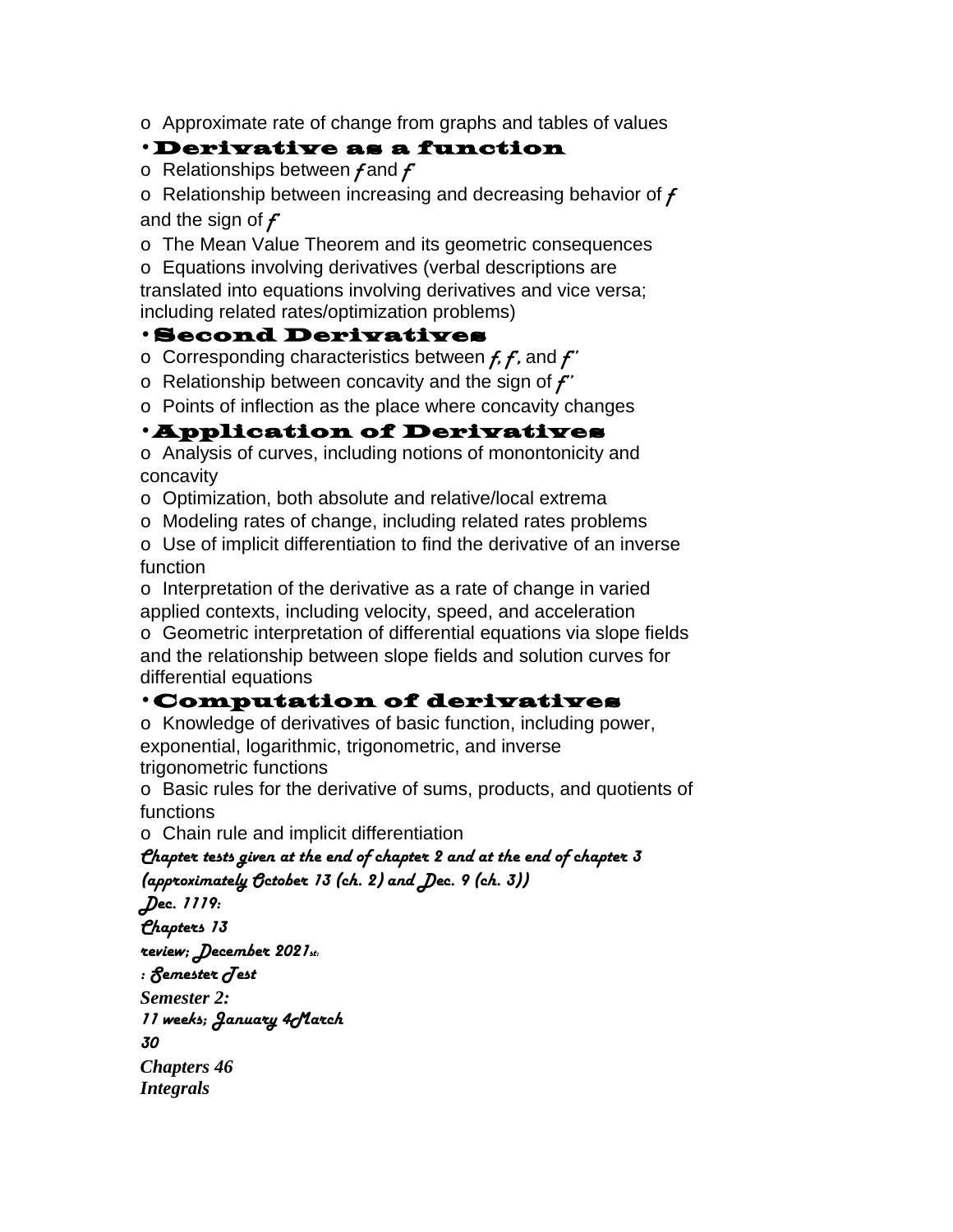### • Interpretations and properties of definite integrals

o Definite integral as a limit of Riemann sums (left, right, trapezoidal, and midpoint sums)

o Definite integral as the rate of change of a quantity over an interval interpreted as the change of the quantity over the interval (Fundamental Theorem of Calculus)

o Basic properties of definite integrals (examples including additivity and linearity)

# • Fundamental Theorem of Calculus

o Use of the Fundamental Theorem to evaluate definite integrals

o Use of the Fundamental Theorem to represent a particular antiderivative, and the analytical and graphical analysis of functions so defined

# • Applications of integrals

o Appropriate integrals are used in a variety of applications to model physical, biological, or economic situations. Although only a sampling of applications can be included in any specific course, students should be able to take their knowledge and techniques and apply them to solve other similar application problems. Whatever applications are chosen, the emphasis is on using the method of setting up an approximating Riemann sum and representing its limit as a definite integral. Specific applications will include using the integral of a rate of change to give accumulated change, finding the area of a region, the volume of a solid with known cross sections (by use of the sums of discs, washers, cylindrical shells and other crosssectional slices), the average value of a function, and the distance traveled by a particle along a line.

### • Techniques of antidifferentiation

o Antiderivatives following directly from derivatives of basic functions

o Antiderivatives by substitution of variables (including change of limits for definite integrals)

## • Applications of antidifferentiation

o Finding specific antiderivatives using initial conditions, including applications to motion along a line

o Solving separable differential equations and using them in modeling (in particular, studying the equation  $y' = ky$  and exponential growth)

### • Numerical approximations to define integrals

o Use of Riemann sums (using left, right, and midpoint evaluation points) and trapezoidal sums to approximate definite integrals of functions represented algebraically, graphically, and by table of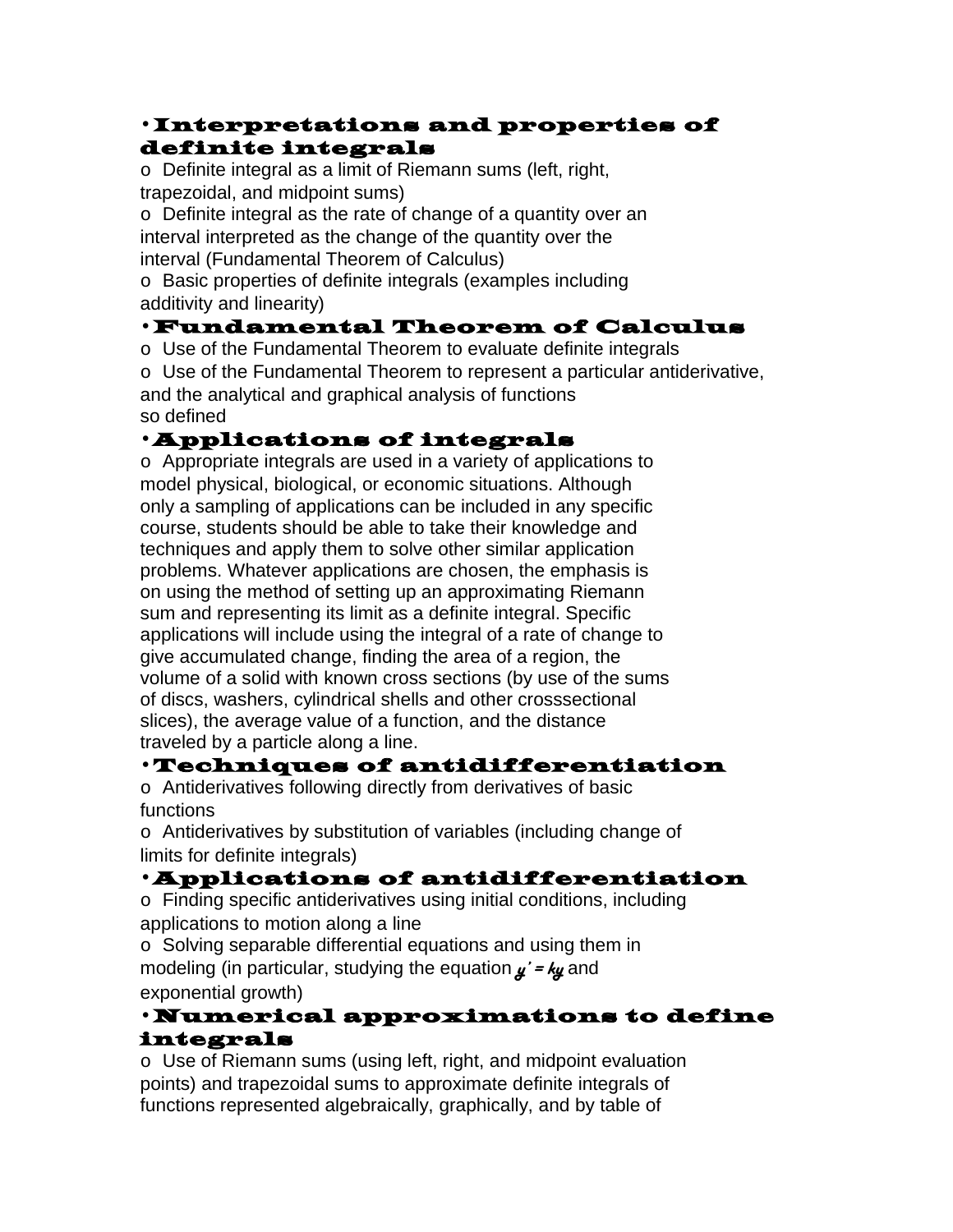values

Chapter tests at the end of chapter 4, chapter 5, and chapter 6. Approximate dates: January 30 (ch. 4), March 1 (ch. 5), March 30 (ch. 6). April 2May 8: Review for AP Calculus Jest, including taking an old exam and scoring it according to AP Scoring Guidelines (approximately May 1st4th).

May 10May

24: Yearend

review and semester tests (test: May 23 and 24).

#### Assignments

Students will have daily assignments covering all topics discussed for that day. These assignments will include work from the text usually, but are not limited to that work. Relevant work found in other texts may also be assigned. Alan Lipp's text (listed below) will be used extensively for work involving slope fields. Students will take a quiz regularly covering the topics discussed. Fridays will be quiz days, and students will be quizzed over any topics discussed that week. Each chapter a test will be given (a test will follow chapter 1, chapter 2, chapter 3, chapter 4, chapter 5, and chapter 6). Should scheduling fall at an inopportune time, we may take a midchapter

test (if we are midchapter

around the time of a

holiday/break, we will test at that time instead of waiting until after the holiday). Projects to be completed could include (and are not limited to): writing related rates problems (complete with some form of illustration), creating a visual aid for a volume of a solid with known cross sections problem, working in small groups to pair up matches of graphs of  $f$ ,  $f$  and  $f'$ .

### Texts and Resources

Finney, Ross L., et al. Calculus: Graphical, *Numerical, Algebraic: AcP Edition.* Boston: Addison Wesley.

HughesHallet,

Deborah, et al. *Calculus fingle* 

Variable. New York: John Wiley

& Sons.

Larson, Hostetler, and Edwards. Calculus of a fingle Variable, feventh fdition. Houghton Mifflin Company, Boston, 2002.

Lederman, David. *Multiple Choice and Gree Response Questions in Greparation* for the  $\mathcal{A}\mathcal{C}$  Calculus ( $\mathcal{A}$ B) Examination, Eighth Edition. D & S Marketing Systems, Brooklyn, NY, 2004.

Lipp, Alan. *Little Books of B*9g 9 D LA8: Calculus; Visualizing Differential

*fquations with flope fields.* The Peoples Publishing Groups, Saddle Brook, NJ, 2006.

Mueller, Eleanor. A & Summer Institute at *Vniversity of Chlahoma*. Works adapted from various sources combined into an AP Conference Notebook. eleanormueller@aol.com, 2005.